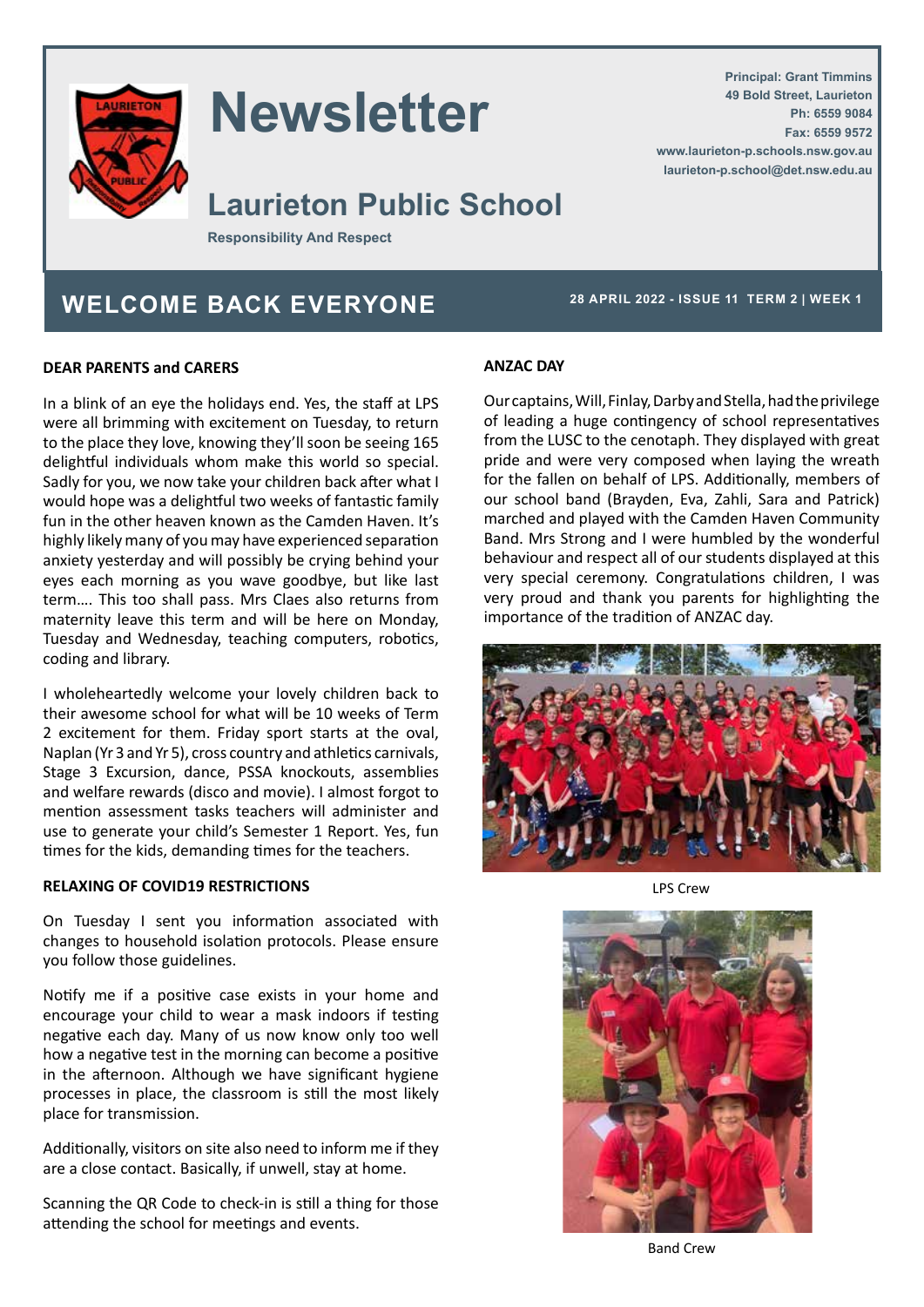#### **SPORT**

#### **K-6 Cross Country**

Next Tuesday 3 May we will be conducting our cross country carnival (note went home yesterday). With the rescheduling of the LNC carnival in Kempsey to Monday 9 May, it is imperative that we complete our carnival next week. We are aware that continued rain over the coming days will see the Inmon Oval closed so we have therefore created a modified course that won't be impacted by this. Basically, we'll use the river walk footpath, starting at different locations for different age groups, with the finish line below the pool. This enables us to return age groups to school when their event is completed thus removing the long wait for the carnival to conclude and the long walk back to school.

Additionally, we'll provide the Top 4 competitors with their consent forms to attend the LNC Cross Country Carnival so they can be completed and returned to school by Friday 6 May.

**NB** Parents are invited to attend but must remain in the designated area at the end of the course.

#### **Lower North Coast Soccer Trials**

Yesterday Will and Amaya attended the trials in Port Macquarie and both were successful in being selected in the LNC teams. Congratulations kids and good luck at the North Coast trials in Grafton next Monday 2 May.



**North Coast Rugby League Trials**

Today Nash and Darby are in Bellingen as members of the LNC League teams and will be doing their very best to gain selection into the North Coast teams. Good luck boys.

#### **WELFARE REWARDS**

I had the pleasure of speaking to all our students yesterday on their return and highlighting the remarkable achievement of 100% attainment of the Bronze reward in Term 1. Now our goal is to repeat what we did this term. The kids have accumulated 50 consecutive days without a Time Out and are well ahead of the 2019 record of 37 days. Good choices and kind words brings a disco and movie on the last Thursday of Term 2 (in mufti) that will be just so FANTASTICALLY AWESOME.

#### **GREAT AUSSIE BUSH CAMP**

After 2 years without, our first excursion is scheduled to take place in just 24 sleeps. Yep, Stage 3 will be on their way with Mrs Wallace, Miss Belford, Mrs Mayo and myself to Tea Gardens for 5 days of fantastic fun.

Today all students attending received information associated with requirements, the activities and medical consent forms. Please return the latter asap and obviously finalise your payment.

#### **24 HR INDUSTRIAL ACTION - WEDNESDAY 4 MAY**

Next Wednesday teachers across the state will forego a day's pay to be a part of the industrial action. At this point in time, all teachers at LPS will be involved.

There will be NO teachers at school and NO SUPERVISION. The school will be NON-OPERATIONAL.

I will send a note home on Monday to confirm the situation. Unfortunately, you'll need to make alternate arrangements for your children and we apologise for this inconvenience. Our school has remained open through floods, fires and COVID, which may put Wednesday into perspective.

#### **NEW MEMBER TO THE SRC**

Congratulations to Cianna who was elected by 5/6W to replace Kieran and be their representative on the Student Representative Council. I'm sure she'll be a wonderful addition to the team.